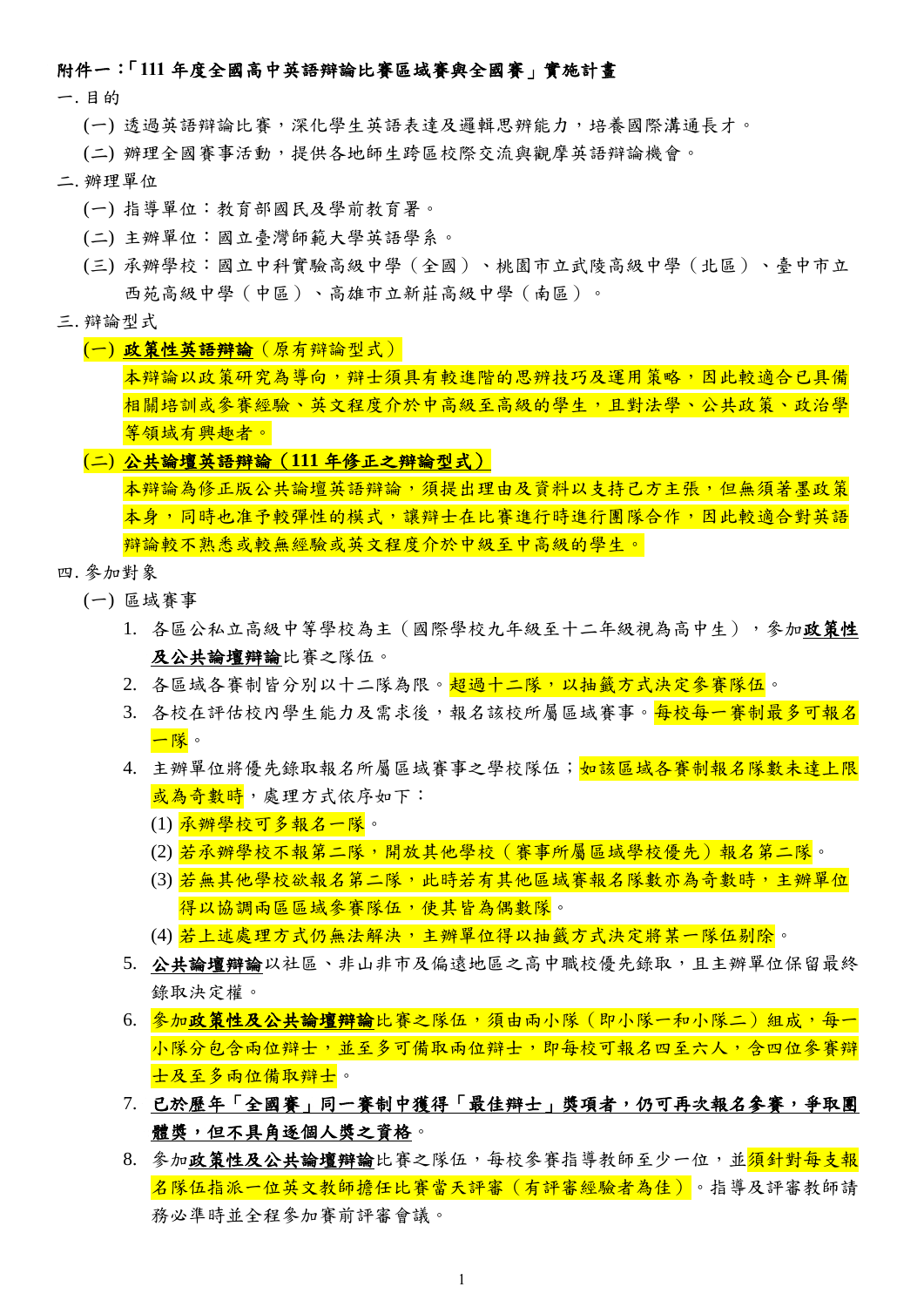#### (二) 全國賽事

- 1. 獲選本賽事北、中、南區域賽之優勝隊伍,將具有全國賽參賽資格。
- 2. 已於歷年「全國賽」同一賽制中獲得「最佳辯士」獎項者,仍可再次報名參賽,爭取團 體獎,但不具角逐個人獎之資格。
- 3. 參加政策性及公共論壇辯論比賽之隊伍,每校參賽指導教師至少一位,並須針對每支報 名隊伍指派一位英文教師擔任比賽當天評審(有評審經驗者為佳)。指導及評審教師請 務必準時參加賽前評審會議。
- 五. 辯題

### 政策性辯論

RESOLVED: That the Taiwanese government should abolish the regulations governing preferential treatment of indigenous students on entrance exams.

#### 公共論壇辯論

RESOLVED: That at least 50% of education should be done through online learning under normal circumstances for secondary schools in Taiwan.

- 六. 報名時間及方式
	- (一) 北區賽事資訊:111年4月16日 (六)假武陵高中 (330 桃園市桃園區中山路 889 號) 舉 行,報名期限即日起至 111 年 3 月 15 日(二)下午五點止,請於線上填妥報名資料(網址 連結: <https://forms.gle/XAjf7CkBS2hsnmwM6>),任何報名訊息異動,自行請在 111 年 4 月 6 日(三)報名系統關閉前完成。
	- (二) 中區賽事資訊:111 年 4 月 30 日(六)假西苑高中(407 臺中市西屯區西苑路 268 號)舉 行,報名期限即日起至111年3月15日 (二)下午五點止,請於線上填妥報名資料 (網址 連結: <https://forms.gle/c33CHHKF282z6sA1A>),任何報名訊息異動,自行請在 111 年 4 月 19 日(二)報名系統關閉前完成。
	- (三) 南區賽事資訊:111年4月23日 (六)假新莊高中 (813 高雄市左營區文慈路99號)舉 行,報名期限即日起至 111 年 3 月 15 日(二)下午五點止,請於線上填妥報名資料(網址 連結: <https://forms.gle/43BEiyHApLVv5y9BA>),任何報名訊息異動,自行請在 111 年 4 月 12 日(二)報名系統關閉前完成。
	- (四) 全國賽事資訊:待區域賽後另行通知各區獲選代表隊伍。
- 七. 比賽時間及地點
	- (一) 北區 111 年 4 月 16 日(六)—武陵高中(330 桃園市桃園區中山路 889 號)。
	- (二) 中區 111 年 4 月 30 日(六)—西苑高中(407 臺中市西屯區西苑路 268 號)。
	- (三) 南區 111 年 4 月 23 日(六)—新莊高中(813 高雄市左營區文慈路 99 號)。
	- (四) 全國 111 年 5 月 28 日(六)-中科實中(428 臺中市大雅區平和路 227 號)。
- 八. 賽事承辦學校聯絡人
	- 與報名以外其他賽事相關問題,請洽:
	- (一) 北區:武陵高中學務處國際教育組廖彩雲組長 (聯絡資料:wlshb17@email.wlsh.tyc.edu.tw,03-3698170#360)
	- (二) 中區:西苑高中學務處社團活動組蔡學民組長 (聯絡資料: shermanx@sysh.tc.edu.tw, 04-27016473#829)
	- (三) 南區:新莊高中教務處教學組劉米淇組長 (聯絡資料:vilyliu@hchs.kh.edu.tw,07-3420103#812)
	- (四) 全國:中科實中教務處英文科施勇廷教師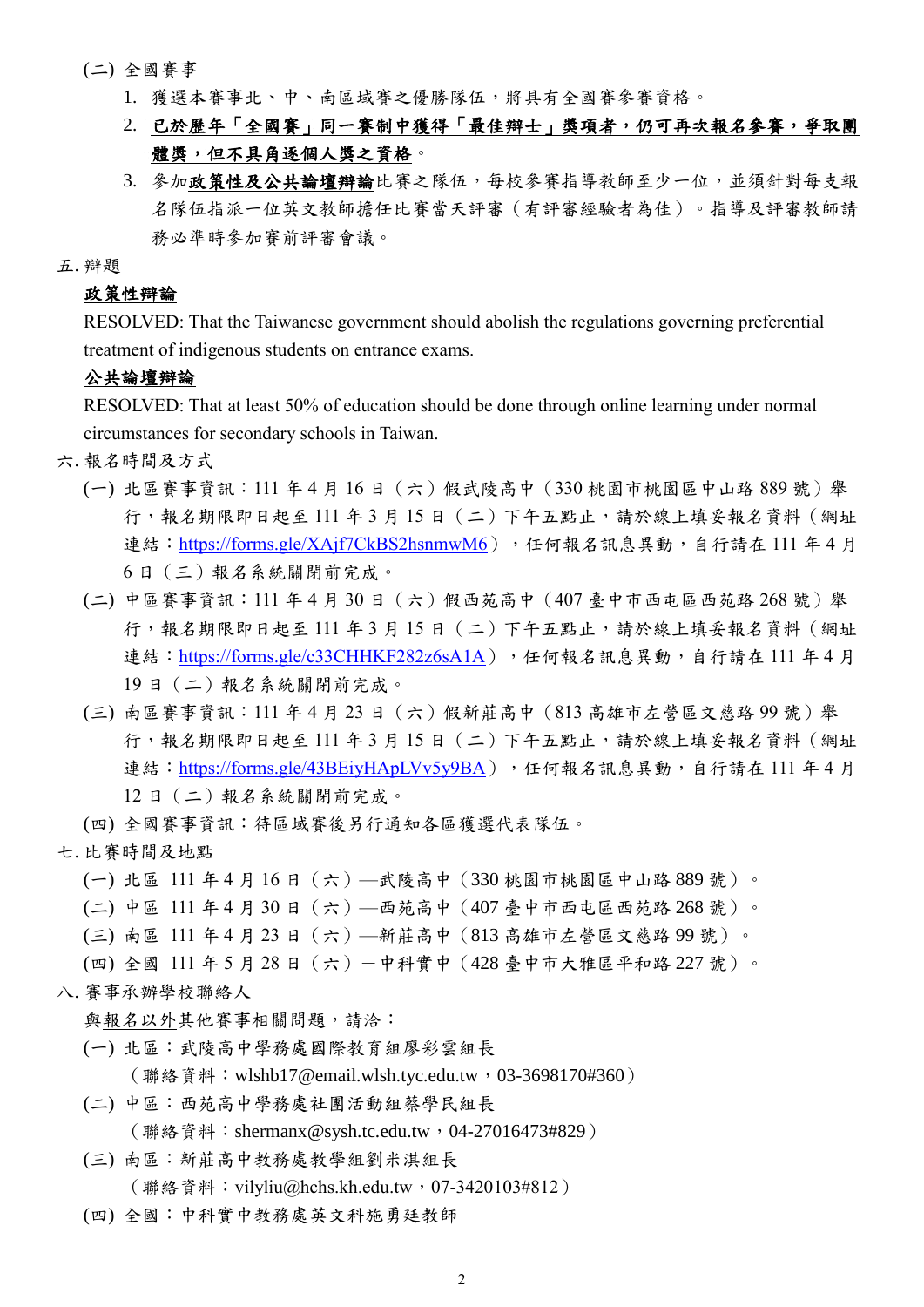(聯絡資料:syt060323@nehs.tc.edu.tw,04-25686850#1390)

- 九. 主辦單位免責聲明
	- (一) 參賽者如需更動調整報名資料 (僅能更改辯士中英文姓名及出賽順序),請自行在報名系 統關閉前完成。
	- (二) 除非有無法掌控之特殊狀況,系統關閉後即不得更動報名表資料。
	- (三) 報名表單上之正、備取辯士皆可獲得參賽證明;但僅有比賽當天實際上場之辯士可獲得團 體獎項獎狀。
	- (四) 主辦單位亦視系統關閉前之報名資料為填表者(含指導老師、參賽學生及派出之評審)已 確認後之最後報名資訊。任何賽事證明及獎狀上之姓名誤植,如出自報名表而非主辦單位 疏失,將由指導老師及參賽學生自行負責,主辦單位將不予更正及補發。
	- (五) 若因個人因素遺失證明或獎狀,則不予補發。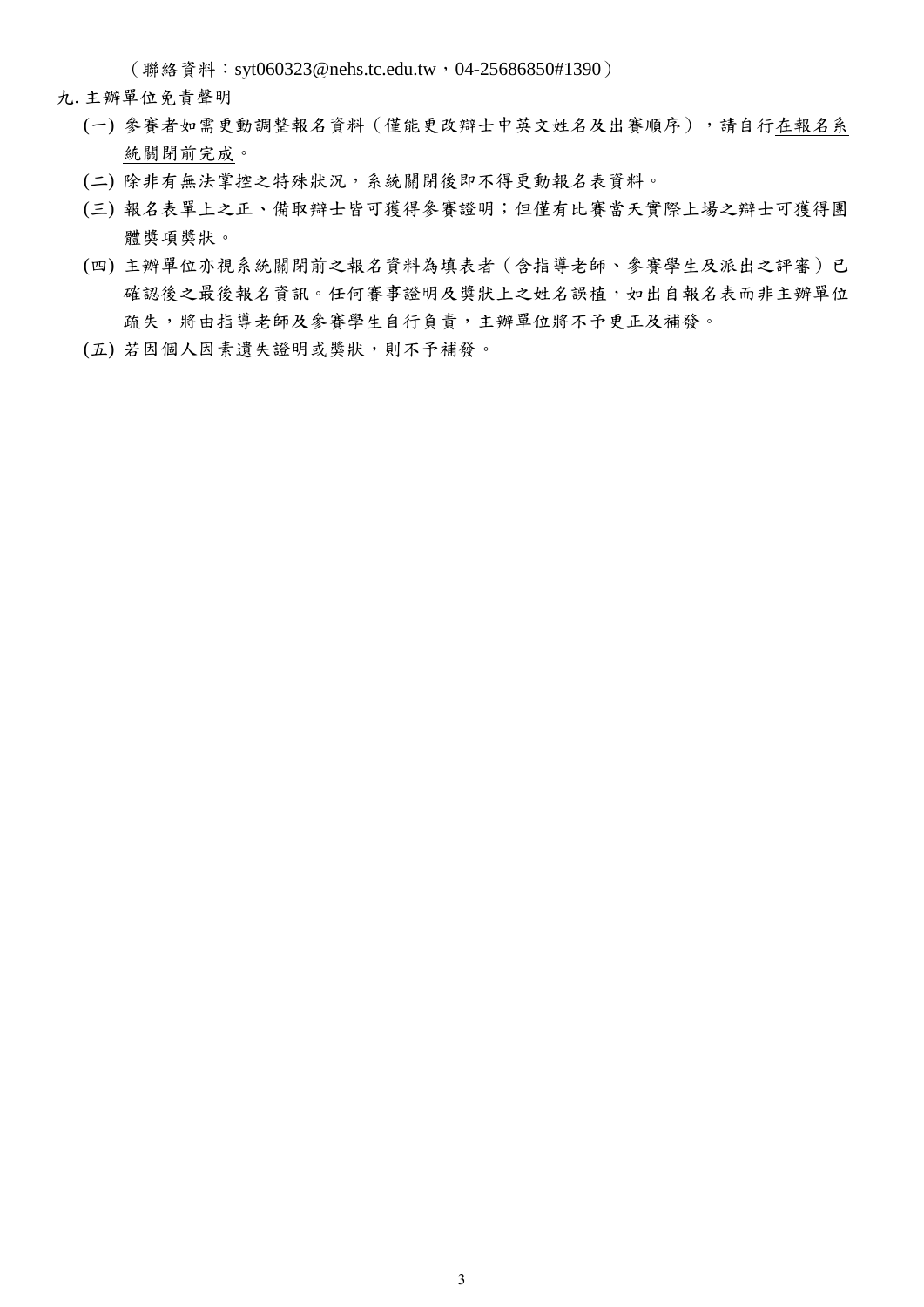## **2022 High School English Debate Tournament Implementing Plan**

## I. Purposes

- A. To encourage research and active learning, thereby sharpening students' English speaking and logical thinking skills.
- B. To promote interscholastic debating events throughout Taiwan.
- II. Organizers & Hosting Schools
	- A. Supervised & sponsored by: K-12 Education Administration, Ministry of Education
	- B. Organized by: English Department of National Taiwan Normal University
	- C. Hosted by:
		- 1. Taoyuan Wu-Ling Senior High School (Northern region)
		- 2. Taichung Shi Yuan Senior High School (Central region)
		- 3. Kaohsiung Municipal Hsin Chuang Senior High School (Southern region)
		- 4. National Experimental High School at Central Taiwan Science Park (National tournament)
- III. Debate Formats
	- A. **Policy Debate**: Policy debate is heavily research-oriented and entails more advanced debate knowledge and strategies, and therefore it is more suitable to students who (1) have had some training and experience in debate, (2) have high intermediate to advanced level of English proficiency, and/or (3) are greatly interested in fields like law, public policy, political science.
	- B. **(Modified) Pubic Forum Debate**: Public Forum Debate, while sticking to its original format for the most part and requiring reasons and data to support one's claims, does allows more room for collaboration between teammates anytime during debate. PFD also does not require research into the policy aspect of the controversy. For those reasons, it is more suitable to students who (1) do not have much knowledge or experience in debate, and/or (2) have intermediate to high intermediate level of English proficiency.
- IV. Participating Teams
	- A. Regional competitions:
		- 1. The tournaments are mainly for high school students (for international schools that means grade 9 to 12).
		- 2. For both **policy debate** and **(modified) public forum debate**, the maximum number of school teams in each regional tournament is 12. When more than 12 schools register, the tournament organizer will resort to lot-drawing to decide which 12 schools get to compete.
		- 3. Each school, after gauging students' abilities and needs, can register one team for each debate category in the regional tournament that corresponds to the area where your school is located.
		- 4. Priority will be given to high schools within their respective regions. Given that the cap of a debate category in a regional tournament is not met, when the participating schools come out to be an odd number, the following measures (in that order) will be taken:
			- (1) The hosting school of that regional tournament may send in one more team to participate.
			- (2) When (1) fails, other schools registering in that debate category (priority will be given to schools within their respective regions) will be informed of the chance to send in a second team. If more than one school can do so, the tournament organizer will resort to lotdrawing to decide which school can send in a second team.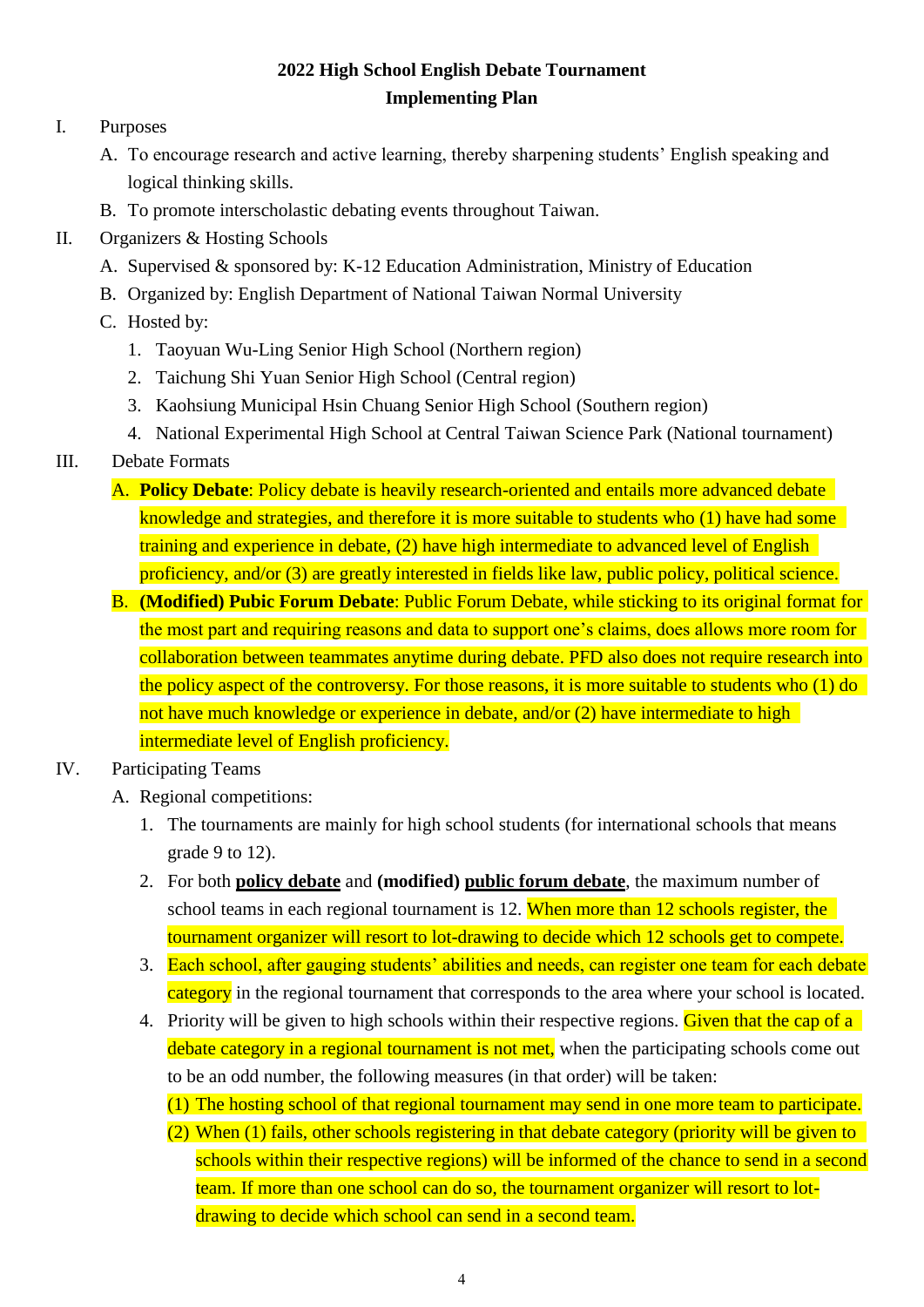- (3) When both (1) and (2) fail, if the participating schools in another regional also come out to be an odd number, the tournament organizer reserves the right to coordinate and switch one school from one regional to another to make the participating schools in both regionals an even number.
- $(4)$  When  $(1)$ ,  $(2)$ ,  $(3)$  all fail, the tournament organizer reserves the right to remove one team, through lot-drawing, from the regional that has an odd number of participating schools.
- 5. Registration for (modified) **public forum debate** will prioritize (1) community schools, or (2) schools located in remote areas. The tournament organizer reserves the right to remove teams considered not a good fit for this debate category.
- 6. For both **policy debate** and (modified) **public forum debate**, each school team consists of two sub-teams (i.e., sub-team 1 and sub-team 2), with each sub-team comprising two speakers, and up to two backup debaters. In other words, for each debate category each school team can register up to 6 debaters, 4 official debaters(required) and 2 backup debaters (optional).
- 7. Debaters who have won The Best Debater Awards in the same debate category in past National Tournaments, though can enter the contest to compete for the team award, are not eligible to run for individual awards.
- 8. Regardless of the debate category the team enters, for each registered team, there needs to be a coach or teacher who can adjudicate the debate. All coaches and adjudicators are required to attend a pre-tournament meeting (dates to be announced later).
- B. National competition:
	- 1. Winning teams of English debate tournaments in the Northern, Central, and Southern regions of Taiwan will compete in the National competition.
	- 2. Debaters who have won The Best Debater Awards in the same debate category in past National Tournaments, though can enter the contest to compete for the team award, are not eligible to run for individual awards.
	- 3. Regardless of the debate category the team enters, for each registered team, there has to be a coach or teacher who can adjudicate the debate. All coaches and adjudicators are required to attend a pre-tournament meeting (dates to be announced later).
- V. Debate Propositions

## **Policy Debate**

RESOLVED: That the Taiwanese government should abolish the regulations governing preferential treatment of indigenous students on entrance exams.

## **(Modified) Public Forum Debate**

RESOLVED: That at least 50% of education should be done through online learning under normal circumstances for secondary schools in Taiwan.

## VI. Registration

- A. Northern regional: Registration has to be completed on the website [\(https://forms.gle/XAjf7CkBS2hsnmwM6\)](https://forms.gle/XAjf7CkBS2hsnmwM6) by 17:00, March 15. Any revision to the registration has to be completed on the above website before the registration system is closed on April 6th.
- B. Central regional: Registration has to be completed on the website [\(https://forms.gle/c33CHHKF282z6sA1A\)](https://forms.gle/c33CHHKF282z6sA1A) by 17:00, March 15. Any revision to the registration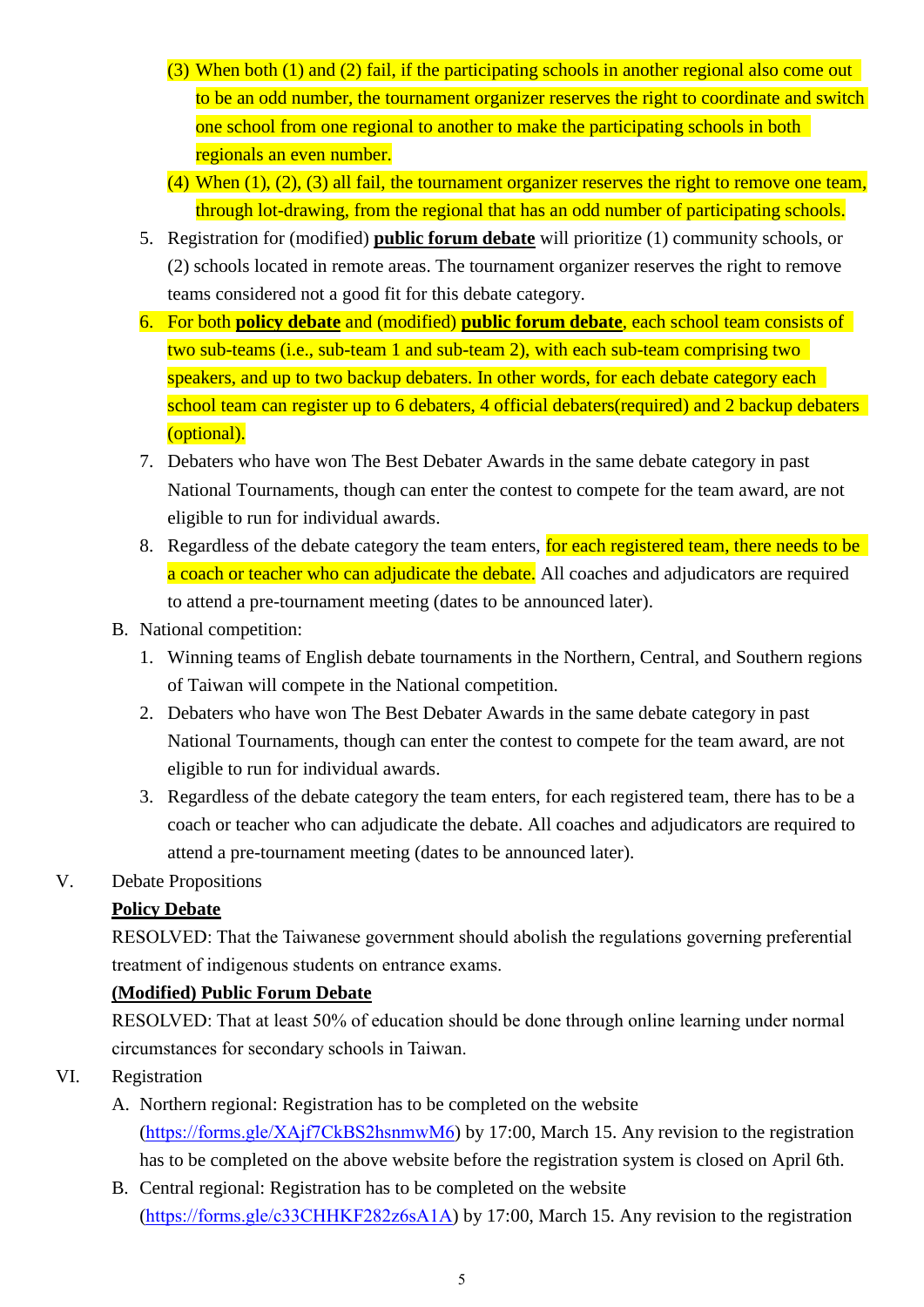has to be completed on the above website before the registration system is closed on April 19th.

- C. Southern regional: Registration has to be completed on the website [\(https://forms.gle/43BEiyHApLVv5y9BA\)](https://forms.gle/43BEiyHApLVv5y9BA) by 17:00, March 15. Any revision to the registration has to be completed on the above website before the registration system is closed on April 12th.
- D. National: Registration is required. The deadline for registration will be announced after the regional competitions.

### VII. Dates and Venues:

- A. Northern region: April 16, Taoyuan Municipal Wu-Ling Senior High School
- B. Central region: April 30, Taichung Municipal Shi Yuan Senior High School
- C. Southern region: April 23, Kaohsiung Municipal Hsin Chuang Senior High School
- D. National: May 28, National Experimental High School at Central Taiwan Science Park

### VIII. Contact

For any further question (excluding registration-related matters), please contact

- A. Northern Region: Ms. Katherine Liao of Wuling Senior High School at 03-3698170#360, wlshb17@email.wlsh.tyc.edu.tw.
- B. Central Region: Mr. Tsai of Shi Yuan Senior High School at 04-27060314#829, shermanx@sysh.tc.edu.tw.
- C. Southern Region: Ms. Liu of Kaohsiung Municipal Hsin Chuang Senior High School at 07- 3420103#812, vilyliu@hchs.kh.edu.tw.
- D. National tournament: Mr. Shih of National Experimental High at Central Taiwan Science Park at 04-25686850#1390, syt060323@nehs.tc.edu.tw.

### IX. Important Clauses

- A. Revisions/Corrections to the registration form can only be made about debaters' names (i.e., concerning the words or spelling of their names), composition of sub-teams, and orders of speaking, and have to be completed before the on-line registration system is closed.
- B. Other than some uncontrollable factors, no changes can be made to the registration once the online registration system is closed.
- C. Certificates of participation will be issued to all members on the registration form. However, team award certificates, that is, certificates of excellence, will only be issued to the debaters that actually debated on the day of the tournament.
- D. All the participation proofs and award certificates issued after the competition will be based on the information on the registration form submitted before the on-line system is closed. For errors appearing on the proofs or award certificates that concern the participant's names, when proven not a result of a mistake made by the organizer, no proofs or certificates will be reissued.
- E. Proofs or certificates, when lost due to personal negligence, will not be reissued.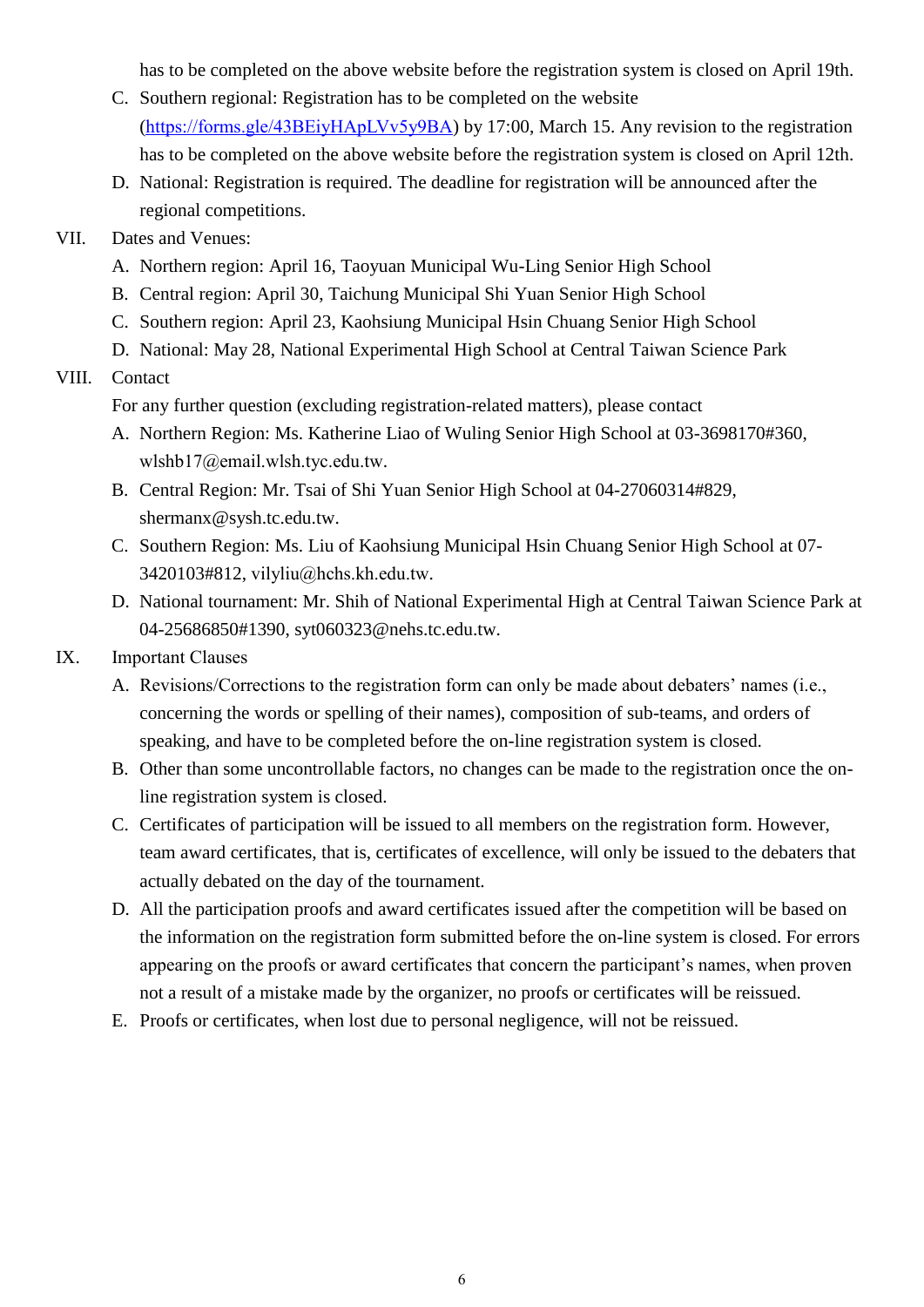### 附件二:「**111** 年度全國高中英語辯論比賽區域賽與全國賽」比賽規則

- 一. 賽制更動
	- 自111年起,英語辯論審制更動如下:
	- (一) 政策性辯論

本賽制採以下方式:每場比賽由正方一隊,反方一隊參加,每隊僅有二人,所有辯士皆可 能擔任正反方。此外,新增一次「結辯」,因此整場比賽共有兩次「申論」、兩次「結 辯」、四次「交叉質詢」,即每位辯士皆須進行一次申論、一次結辯,以及兩次交叉質詢 (一次提問、一次回答問題)。

(二) 公共論壇辯論(原非政策性辯論)

本賽制採以下方式:每場比賽由正方一隊,反方一隊參加,每隊僅有二人,所有辯士皆可 能擔任正反方。以下為本賽制與原有公共論壇辯論之差異:

- 1. 不同於原有「公共論壇辯論」(原「公共論壇辯論」各部分每隊僅限一人論述或問 答),本賽制強調辯士間團隊合作,因此同一小組中的兩位辯士,在每次論述或交叉質 詞(共三次交叉質詢)時,皆能依照既有安排或臨時狀況需要,共同完成各部份的論述 與交叉質詢;每次「交叉質詢」時,來自兩隊的四位辯士亦皆能參與提問與回答。
- 2. 不同於原有「公共論壇辯論」(原「公共論壇辯論」中只有「自由交叉質詢」可由四位 辩士自由提問與回應),本賽制因在所有交叉質詢環節皆能由四位辯士自由參與,因此 並無區分「雙方一(二)辯交叉質詢」與「自由交叉質詢」。整場總計有三次交叉質 詢。
- 3. 不同於原有「公共論壇辯論」(原「公共論壇辯論」由投擲硬幣決定各小隊正反方及發 言順序),本賽制統一規定一律由正方論點陳述開始。
- 二. 辯題

### 政策性辯論

RESOLVED: That the Taiwanese government should abolish the regulations governing preferential treatment of indigenous students on entrance exams.

### 公共論壇辯論

RESOLVED: That at least 50% of education should be done through online learning under normal circumstances for secondary schools in Taiwan.

- 三. 比賽規則說明
	- (一) 比賽時間:

1. 區域賽:上午 8:30 開始報到、9:00 賽前說明、9:30 開始比賽,遲到之隊伍視為棄權。 2. 全國賽:上午 8:30 開始報到、9:10 開始比賽,遲到之隊伍視為棄權。

- (二) 比賽方式:
	- 1. 區域賽:政策性及公共論壇辯論皆有三輪,每輪皆為正、反兩方辯護。
		- (1) 前兩輪各隊伍配對(即哪一校的哪一個小隊會在哪一輪對上哪一校的哪一個小隊) 及各小隊正反方組合,將於賽事前一日公告;第三輪部分由主辦單位抽籤決定配對 後,各小隊代表抽籤決定正反方,並於當日中午公告。
		- (2) 前兩輪由各隊伍的兩小隊各進行一輪賽事,且前兩輪須分別為不同方辯護;第三輪 時,各校將在主辦單位監督下,抽籤決定正反方。各校可針對抽籤後所決定的立 場,安排稍早為該方辯護之小隊出場辯論,或針對兩小隊的四位辯士重新組合成為 第三輪小隊的辯士,辯士出賽名單決定後請於比賽開始半小時前繳交給主辦單位。
		- (3) 因審事前一日才會公告第一、二輪各小隊配對及正反方組合,故參加兩審制的各小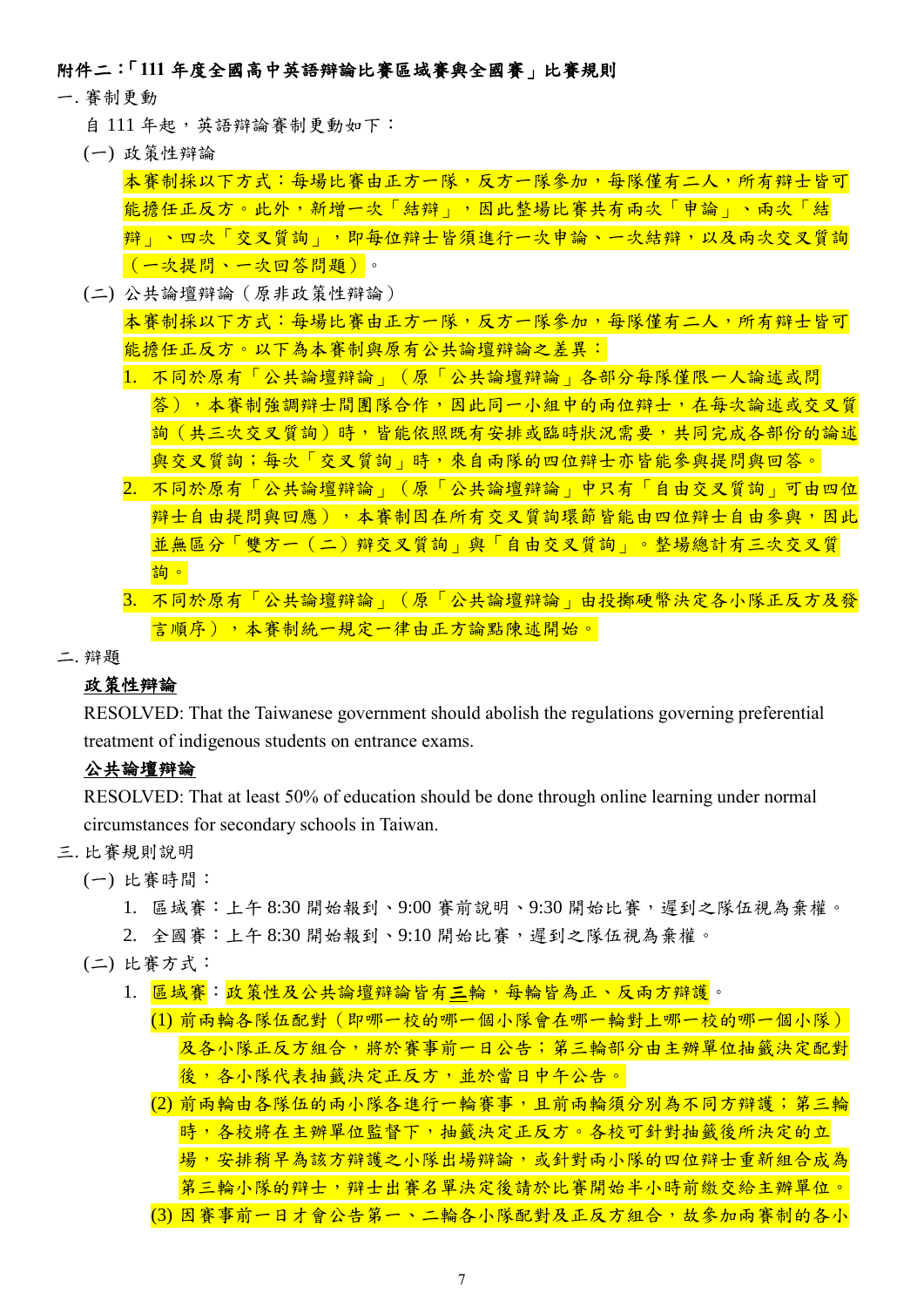隊辯士在準備過程中須同時練習為正、反兩方辯護。

- 2. 全國賽:政策性及公共論壇辯論皆有四輪,每輪皆為正、反兩方辯護。
	- (1) 前兩輪各隊伍配對(即哪一校的哪一個小隊會在哪一輪對上哪一校的哪一個小隊) 及各小隊正反方組合,將於賽事前一日公告;第三輪、第四輪各隊伍配對由主辦單 位抽籤決定,而正反方則與各小隊早上場次相反(如該小隊早上場次打正方/反方、 下午場次則打反方/正方),後兩輪之配對與正反方於比賽當日中午公告。
		- (2) 前兩輪由各隊伍的兩小隊各進行一輪賽事,且前兩輪須分別為不同方辯護;後兩輪 也由各隊伍的兩小隊各進行一輪賽事,且後兩輪亦分別為不同方辯護。
		- (3) 因賽事前一日才會公告第一、二輪各小隊配對及正反方組合,故參加兩賽制的各小 隊辯士在準備過程中須同時練習為正、反兩方辯護。
- (三) 比賽流程

#### 政策性辯論

每場比賽由正方一隊,反方一隊參加,每隊由每校隊伍中小隊一或小隊二的兩位辯士組 成。賽制採交叉質詢制,即正反方各兩次的申論中間皆穿插交叉質詢,最後由正反方各自 進行兩次結辯。四位辯士上臺順序與辯論時間如下:

- 1. 正方一辯申論五分鐘
- 2. 正方一辯接受反方二辯交叉質詢三分鐘
- 3. 準備時間一分鐘
- 4. 反方一辯申論五分鐘
- 5. 反方一辯接受正方一辯交叉質詢三分鐘
- 6. 準備時間一分鐘
- 7. 正方二辯申論五分鐘
- 8. 正方二辯接受反方一辯交叉質詢三分鐘
- 9. 準備時間一分鐘
- 10. 反方二辯申論五分鐘
- 11. 反方二辯接受正方二辯交叉質詢三分鐘
- 12. 準備時間一分鐘
- 13. 反方一辯結辯三分鐘
- 14. 準備時間一分鐘
- 15. 正方一辯結辯三分鐘
- 16. 準備時間一分鐘
- 17. 反方二辯結辯三分鐘
- 18. 準備時間一分鐘
- 19. 正方二辯結辯三分鐘
- 上述時間共計 51 分鐘。

※若參賽隊伍未依照以上辯論順序進行,該部分將不予以計分。 ※若該時段辯士時間未到即結束時,直接接續下一順序辯士進行。

#### 公共論壇辯論(改自原非政策性辯論)

本辯論賽制強調團隊合作,每場比賽由正方一隊、反方一隊參加,每隊二人。正反方各一 次「論點陳述」("Pro Case Speech"及"Con Case Speech",即原「非政策性辯論」中正反方 的論點陳述"Case Presentation")及「反駁」("Rebuttal"),然後由正反方各自進行「摘要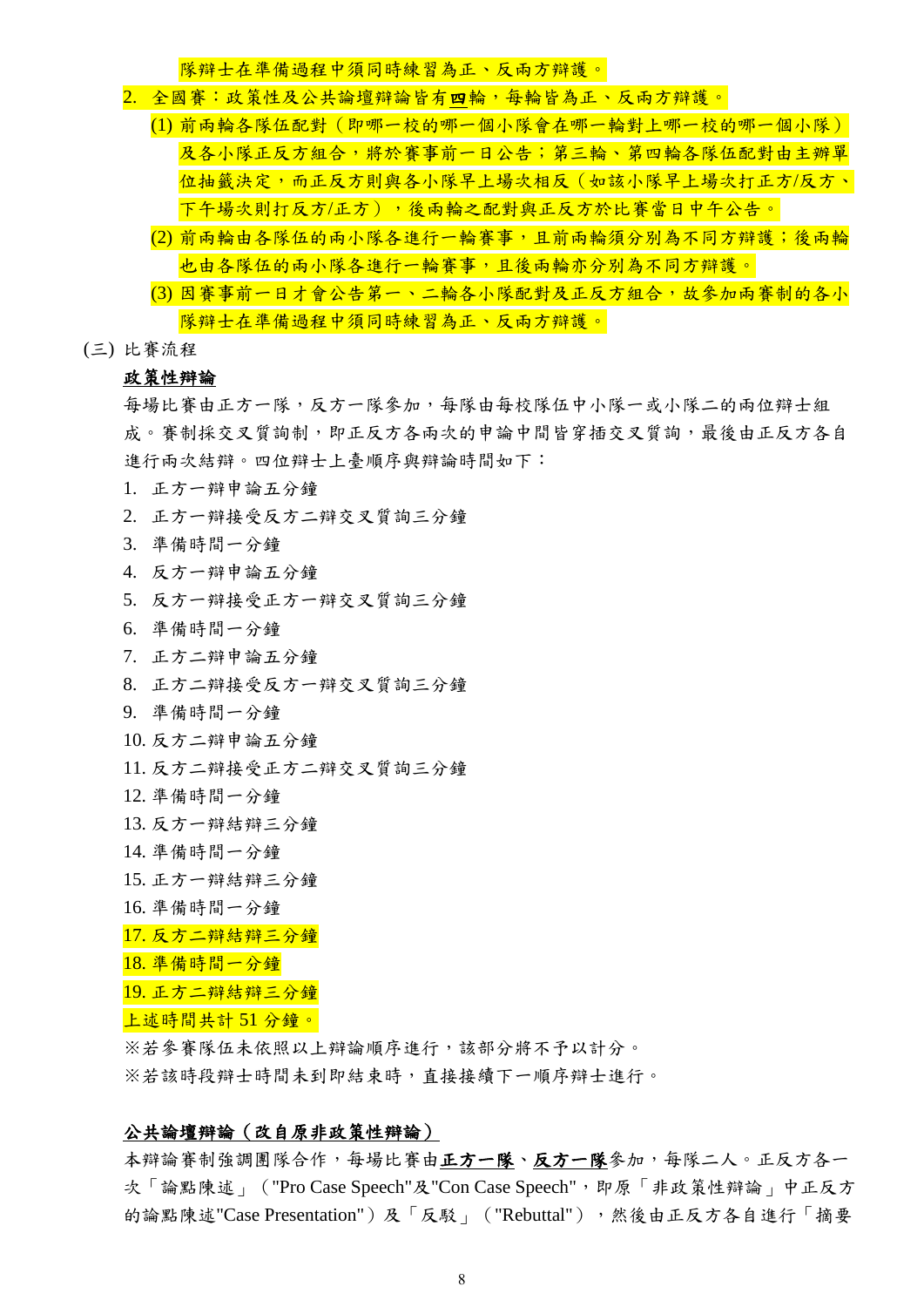陳述」與「最後重點陳述」("Summary"與"Final Focus",改自於原「非政策性辯論」中的 「摘要與最後陳述」"Summary & Final Pitch"),中間皆穿插「交叉質詢」("Crossfire",及 原「非政策性辯論」中的問與答"Q&A")。每隊可自行指派每位辯士之任務,各次「陳 述」、「反駁」、「交叉質詢」等部分,可各由一位或兩位辯士共同負責完成,亦可視臨 場狀況機動調整,唯每位辯士皆須上場發言,且發言時間長短不可差別過大。四位辯士上 臺順序與辯論時間如下: 1. 正方論點陳述四分鐘(正方兩辯士皆可發言) 2. 反方論點陳述四分鐘(反方兩辯士皆可發言) 3. 準備時間兩分鐘 4. 第一次交叉質詢三分鐘 (正反兩方辯士輪流提問及回答) 5. 準備時間兩分鐘 6. 正方反駁四分鐘(正方兩辯士皆可發言) 7. 反方反駁四分鐘(反方兩辯士皆可發言) 8. 準備時間兩分鐘 9. 第二次交叉質詢三分鐘 (正反兩方辯士輪流提問及回答) 10. 準備時間兩分鐘 11. 正方摘要陳述三分鐘(正方兩辯士皆可發言) 12. 反方摘要陳述三分鐘(反方兩辯士皆可發言) 13. 準備時間兩分鐘 14. 第三次交叉質詢三分鐘 (正反兩方辯士輪流提問及回答) 15. 準備時間兩分鐘 16. 正方最後重點陳述兩分鐘(正方兩辯士皆可發言) 17. 反方最後重點陳述兩分鐘(反方兩辯士皆可發言) 上述時間共計 47 分鐘。 ※若該時段辯士時間未到即結束時,直接接續下一順序辯士進行。

(四) 賽事裁判

政策性辯論與公共論壇辯論每場各有三位裁判,首席評審由主辦單位聘請有英語辯論專業 背景之學者專家擔任,另兩位同儕評審則由參賽學校指派教師擔任。參賽學校指派評審不 會評判自家隊伍辯士。

- (五) 評分方式
	- 1. 區域賽
		- (1) 政策性及公共論壇辯論每場比賽,各隊最多可獲三分、最少零分。三場賽事得分累 積為該隊在本賽事之總分,依照參賽隊伍數量,將取賽事總分最高前二至三名為優 勝隊伍,排名緊接其後之一至兩名者獲選評審團獎。若遇賽事總分相同時,則以評 審決議之排序積分(由同賽場三位評審依當日所評判過隊伍之表現給予排序)決定 先後順序;若遇排序積分相同時,以三輪對打隊伍之排序積分總和作為判定標準, 對手排序積分總和較高者勝出。
		- (2) 政策性及公共論壇辯論每場比賽,評審將就各場比賽四位辯士之表現,分別給予個 人排序分數,表現最佳者 4 分、次佳者 3 分、依序排列至得分 1 分。依照參賽隊伍 數量,三輪賽事結束後,積分總和最高前二至三名者為最佳辯士,排名緊接其後之 一至三名者為優良辯士。若遇同分時,依序以「各場次與之競爭小隊排序積分總 和」(與之競爭小隊積分總和較高者勝出)、「所屬小隊排序積分總和」(所屬小隊積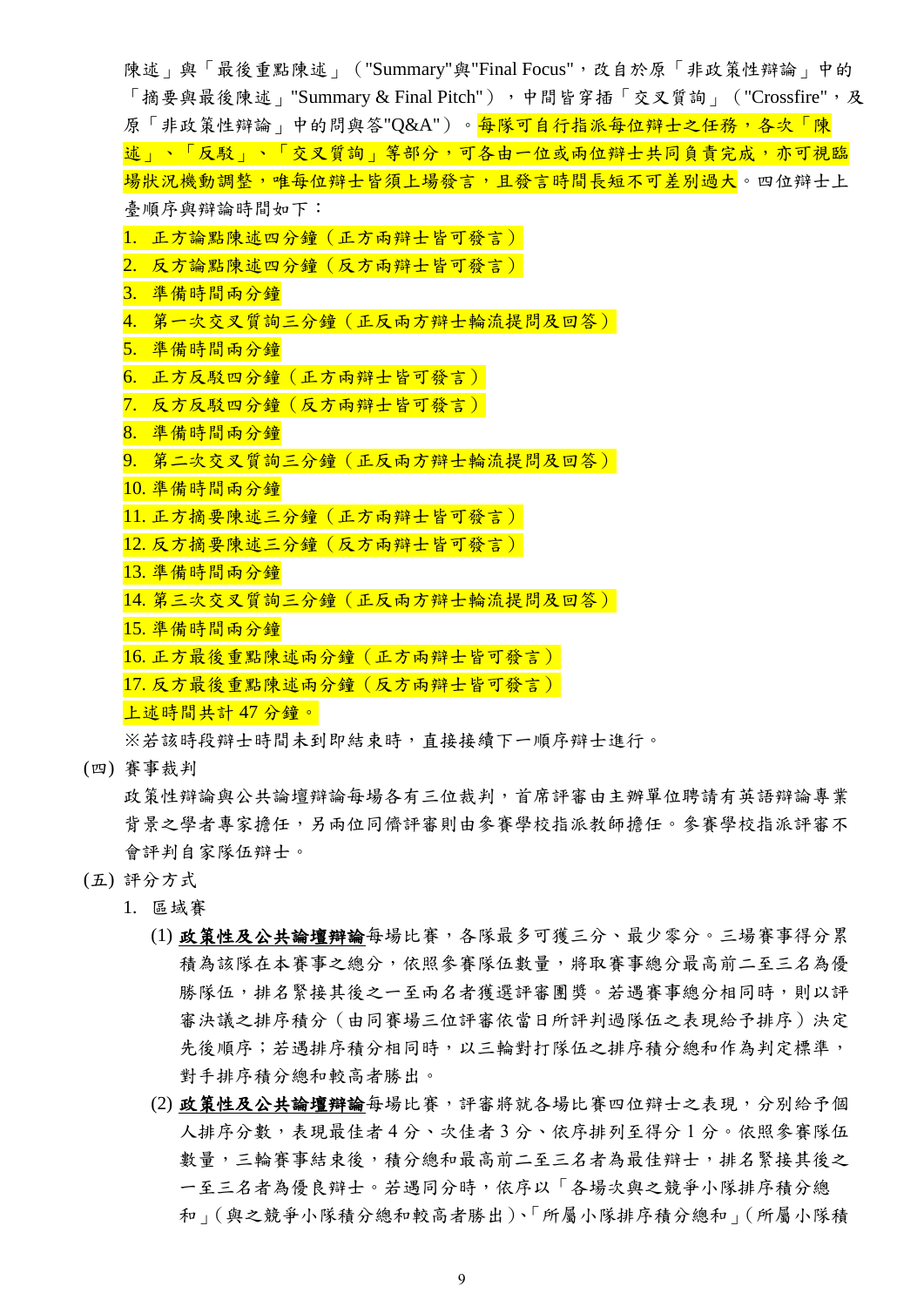分較高者勝出)為判定標準;若仍同分時,則該等級同分辯士皆能獲選該獎項。

- 2. 全國賽
	- (1) 政策性及公共論壇辯論每場比賽,各隊最多可獲三分、最少零分。四場賽事得分累 積為該隊在本賽事之總分,依照參賽隊伍數量,將取賽事總分最高前二至三名為優 勝隊伍,排名緊接其後之一至兩名者獲選評審團獎。若遇賽事總分相同時,則以評 審決議之排序積分(由同賽場三位評審依當日所評判過隊伍之表現給予排序)決定 先後順序;若遇排序積分相同時,以三輪對打隊伍之排序積分總和作為判定標準, 對手排序積分總和較高者勝出。
	- (2) 政策性及公共論壇辯論每場比賽,評審將就各場比賽四位辯士之表現,分別給予個 人排序分數,表現最佳者 4 分、次佳者 3 分、依序排列至得分 1 分。依照參賽隊伍 數量,四輪賽事結束後,兩場個人積分總和最高前二至三名者為最佳辯士,排名緊 接其後之一至三名者為優良辯士。若遇同分時,依序以「各場次與之競爭小隊排序 積分總和」(與之競爭小隊積分總和較高者勝出)、「所屬小隊排序積分總和」(所屬 小隊積分總和較高者勝出)、「所屬小隊輸贏場次」(贏較多場者勝出)為判定標準; 若仍同分時,則該等級同分辯士皆能獲選該獎項。
- (六) 計時方式
	- 1. 在政策性辯論「申論」與「結辯」、公共論壇辯論「陳述」與「反駁」時,計時員會分 別於剩下半分鐘時以一短鈴提醒、時間到時一長鈴提醒,之後超時每十秒鐘響短鈴一 次,一超過三十秒即響特長鈴,辯士必須立即下臺或坐下,並停止發言;每超過規定時 間十秒鐘,扣總分一分。
	- 2. 在「交叉質詢」時,計時員會分別於剩下半分鐘時響一短鈴,唯時間到時響一長鈴提醒 後,辯士則須立即下臺或坐下,並停止問答。
	- 3. 在「準備時間」到時,計時員會於時間到時響一長鈴提醒。
	- 4. 在「準備時間」到時,政策性辯論辯士必須立即上臺開始進行申論、結辯或質詢,公共 論壇辯論辯士則從座位中起立進行陳述、反駁或質詢,並開始計時。當計時員響鈴並口 頭宣布上場隊伍後,該隊應立即上場,若不按時間出場,每晚十秒鐘扣總分一分。

5. 政策性及公共論壇辯論審事中,詢問或回答問題時請面對評審而非對方辯士。

- (七) 攜帶物品
	- 1. 學生請務必攜帶身份證或學生證以查驗身分。
	- 2. 辯論時可攜帶字典及紙本資料,但禁止使用任何電子儀器查閱論點或辯論資料,陳述論 點時亦禁止使用視覺輔助道具。
	- 3. 參加政策性辯論與公共論壇辯論各隊應就比賽中所可能引述之證據準備證據卡,做為對 方辯士於辯論進行中審查佐證資料之用,評審於整場辯論後、勝負判決前亦可要求審查 佐證資料。在證據卡的準備與使用上請注意下列幾點:
		- (1) 一張證據卡僅列一則證據,勿多則並列,以方便評審或對方辯士閱讀。
		- (2) 證據卡內容需包含該則證據之「主旨標題」、「詳細出處(如書籍刊物名稱、冊號、 頁碼或網址)」、「發表或取得時間」、「作者人名身分」及「原始引文」等項目。
		- (3) 若證據為中文資料,要將出處、日期、作者姓名、頭銜及資料內容的重點摘要翻成 英文放在括號中,並置於中文後面。若為中、英文以外之文字,則需逐字翻譯為英 文。
		- (4) 對方辯士可於交叉質詢時提出要求審查某一證據卡或所有申論中所用之證據卡,被 要求方須即時出示相關證據卡,若有嚴重拖延,評審得酌情減扣隊伍總分一至三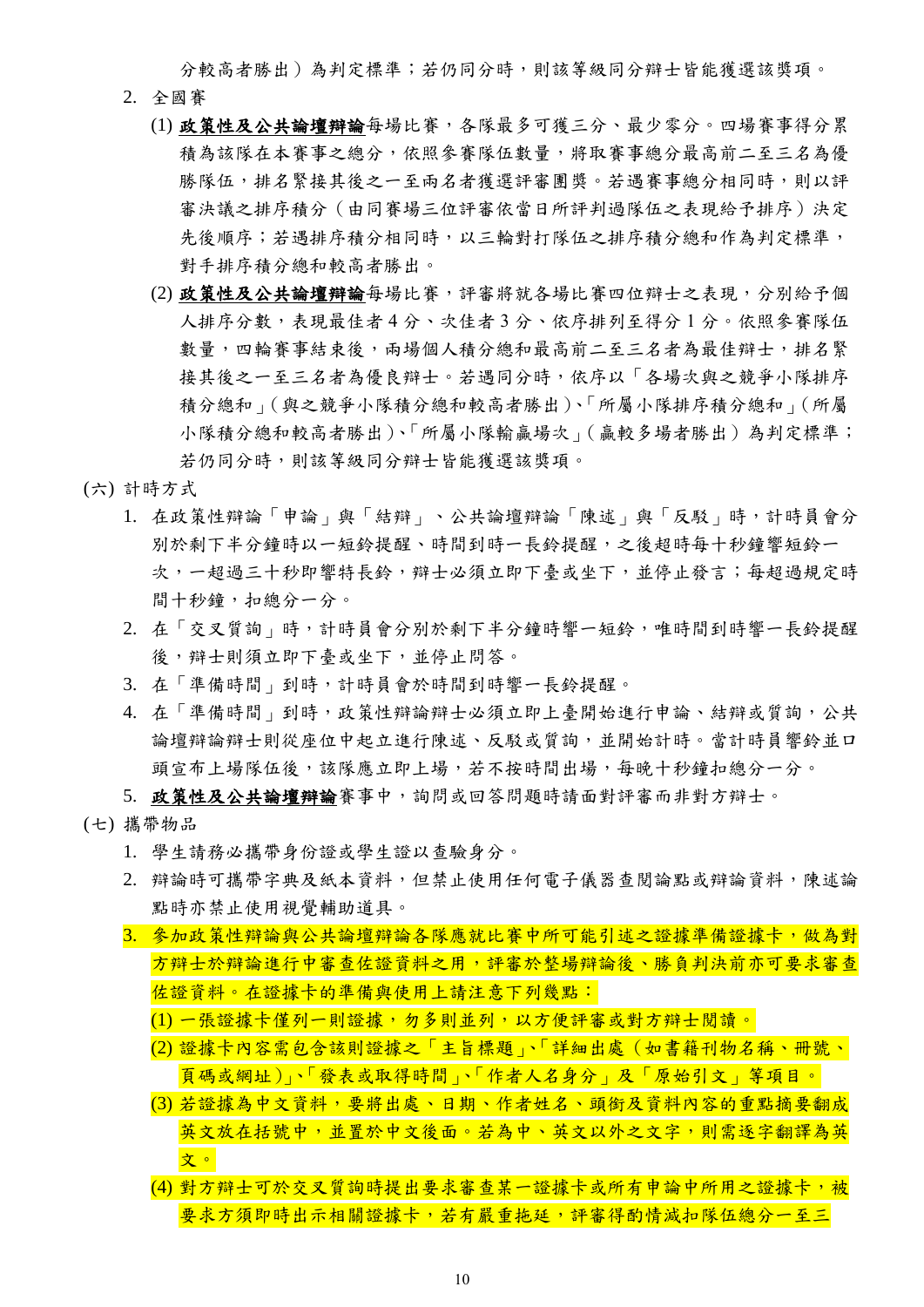分。

- (5) 辯士拿到證據卡後可自行或交由隊友檢視,唯須在該「交叉質詢」後的「準備時 間」結束前交還對方(建議各隊準備兩套證據卡以因應此規定)。
- (八) 棄權處理與參賽規範
	- 1. 辯士個人棄權處理:
		- (1) 區域賽:每一隊皆須有至少四位辯士,若該隊伍未能滿足本賽事一隊至少四人之規 定,仍可進行比審,但將只具角逐個人獎項之資格,而無法競爭團體獎項。該隊替 代上場辯十,若三輪全都上場,其個人總分將取三場賽事中個人成績最高分之兩場 採計。
		- (2) 全國賽:每一隊皆須有至少四位辯士,若該隊伍未能滿足本賽事一隊至少四人之規 定,仍可進行比審,但將只具角逐個人獎項之資格,而無法競爭團體獎項。該隊替 代上場辯士,不論上場三輪或四輪,其個人總分將取其所打正、反方各一場(即共 兩場)表現最佳場次採計。
	- 2. 隊伍棄權處理:

政策性及公共論壇辯念審隊伍若無充分理由,報名後棄審之隊伍,主辦單位將衡量情 事之嚴重性決定往後一至三年是否錄取該校參賽,並予以行文至棄賽學校。若此隊伍為 晉級全國賽參賽隊伍,除將以前述規定懲處外,如棄賽原因與隊伍中獲獎辯士之個人意 **願有關,主辦單位亦有權拔除該辯士於區域賽所獲之個人獎項。** 

- 3. 政策性辯論賽事進行中,講臺上的辯士禁止與臺下隊友及觀眾交談互動,唯在「交叉質 詢」環節,被質詢者要求相關資料以回答質詢者問題時,隊友可傳遞相關資料(但不可 與被質詢者有言語討論),以利質詢順利進行,但隊友不能代為問答,否則將予以扣 分。
- 4. 政策性及公共論壇辩論賽事中,辯士語速不宜過快。若經評審警告後仍無法改善語速, 評審得介入賽事或斟酌扣分。
- 5. 參賽隊伍或個人若有失辯士風範之情事,一旦有具體事證,且經評審團會議通過,將取 消其獲獎資格,由積分排名緊接在後之隊伍或個人依序遞補。
- 四. 比賽場地注意事項
	- (一) 場地內沒有麥克風。
	- (二) 比賽選手可自行用手機計時,但不可用手機查閱資料。
	- (三) 教室內不得飲食,請勿攜帶食物入內。
	- (四) 比賽開始後將關閉後門,除承辦單位的工作人員外,禁止任何人出入。
	- (五) 為避免影響辯士表現,比賽開始後請勿走動或交談,並請確實關手機。
	- (六) 比賽進行中請勿鼓掌喧鬧。
	- (七) 觀眾席師生與家長嚴禁與場上辯士有任何交談、傳遞書面訊息或展示電子產品上所呈現資 訊之行為。
	- (八) 若欲錄影請於賽前架設完畢,欲照相者切勿使用閃光燈,以免打擾比賽之進行。
	- (九) 競賽場地待安排確認後,再行通知各參賽學校。
- 五. 服儀規定及身分確認

為避免任何可能先設印象,所有比賽隊伍皆以主辦單位事先選定之英文隊名(而非校名)呈現。 學生請穿著整齊服裝(勿穿著制服),於報到時請學生出示身份證或學生證。各場次活動前也請 出示證件以利身分核對。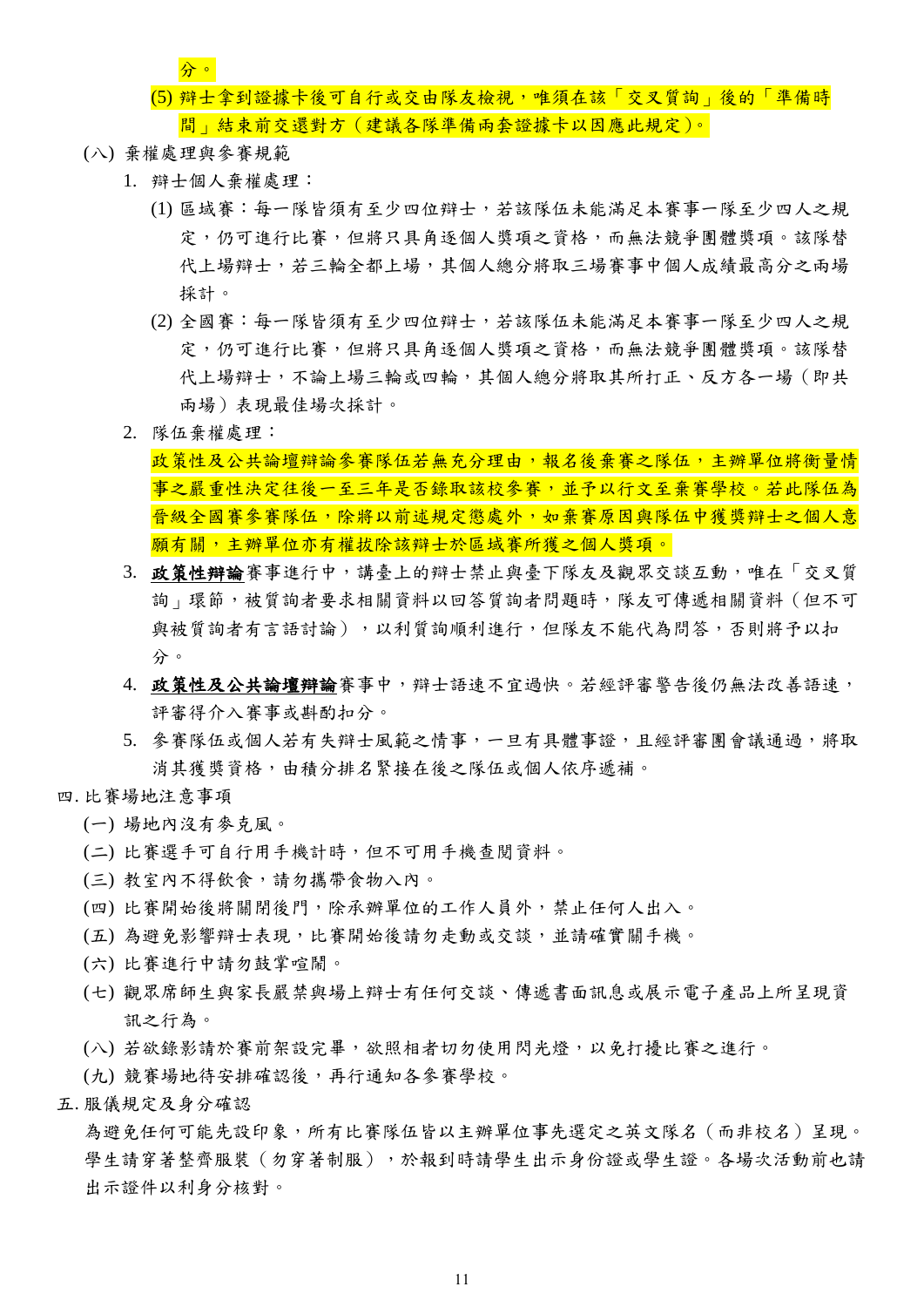# **2022 High School English Debate Tournament Rules & Regulations**

I. Important Announcement

Starting from 2022, changes are being made to both the policy and non-policy debates in our tournament.

- A. For **policy debate**, each debate consists of an Affirmative team and a Negative team, and each team consists of two speakers only. All the speakers MUST prepare for the Affirmative and Negative cases for there is a chance for them to debate on both sides at the tournament. Furthermore, one more rebuttal speech is being added into the debate, making it containing two constructive speeches, two rebuttal speeches, and four cross-examination sessions. As a result, during the debate, each speaker has to give one constructive speech and one rebuttal speech, and asking and answering questions during cross-examinations.
- B. The **original non-policy debate** is changed to (modified) **public forum debate (PFD)**. For PFD, each debate consists of a Pro (advocating a position) and a Con (rejecting a position). All the speakers MUST prepare for the Pro and Con cases for there is a chance for them to debate on both sides at the tournament. The reasons it is called a modified PFD are as follows:
	- 1. Unlike the original PDR in which each speech is done by one and only one speaker, teamwork is emphasized and operates in this debate; the two speakers on the same team can collaborate and participate in giving the same speech and asking/answering questions in the same crossfire session. Such collaboration can be an advanced arrangement or a spontaneous move.
	- 2. Unlike the original PFD in which there is a grand crossfire where all four speakers will engage in asking/answering questions, in our modified PFD, as all speakers can get involved in the questioning and responding, there is no difference between a crossfire and a grand crossfire, and there will be three crossfire sessions.
	- 3. Unlike the original PFD in which the sides the two teams are to defend and their speaking orders are decided by a coin toss, in our modified PFD, the debate will always start with the Pro giving their constructive speech.
- II. Debate Propositions

# **Policy debate**

RESOLVED: That the Taiwanese government should abolish the regulations governing preferential treatment of indigenous students on entrance exams.

# **Public forum debate**

RESOLVED: That at least 50% of education should be done through online learning under normal circumstances for secondary schools in Taiwan.

III. Debate Rules

A. Time:

- 1. Regional: Sign-in at 8:30 AM, briefing on rules at 9:00 AM, and first debate round starting at 9:30 AM. Late-coming teams are automatically disqualified.
- 2. National: Sign-in at 8:30 AM, and first debate round starting at 9:10 AM. Late-coming teams are automatically disqualified.

# B. Debate Format:

1. Regional: For both policy debate and (modified) public forum debate, there will be **three** debate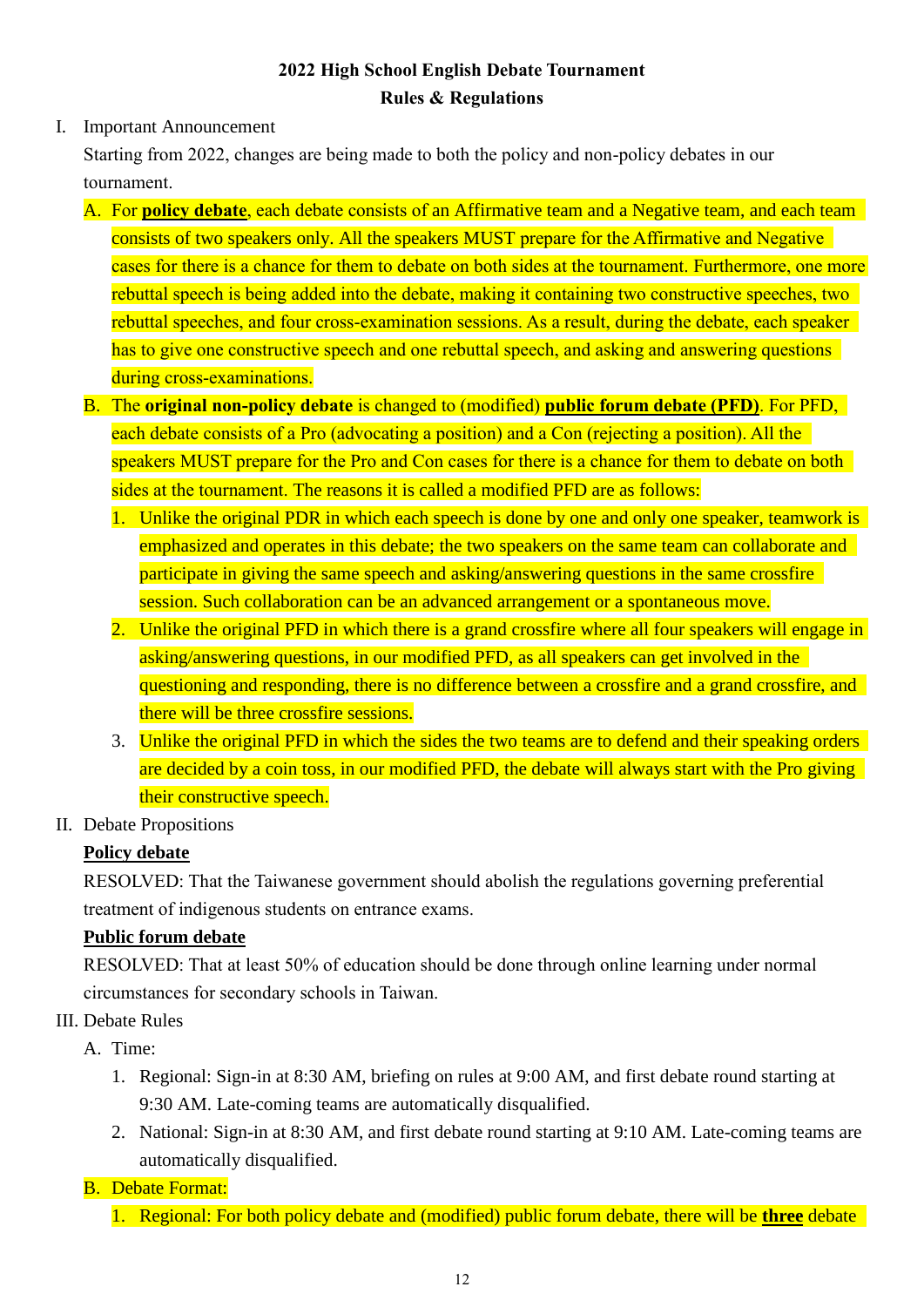rounds.

- (1) For both **policy debate and public forum debate**, the school matchups (i.e., which sub-team of one school will debate against which sub-team of another school) and sides for the first and second rounds will be decided by the organizer through lot-drawing and announced one day before the tournament. The matchups (decided by the organizer through lot-drawing) and sides (determined by the two teams involved in that round through lot-drawing) for the third round will be revealed and decided at noon on the day of the tournament.
- (2) For both policy debate and (modified) public forum debate, one sub-team will compete in round 1, and the other sub-team will compete in round 2. If one sub-team debates as the Affirmative/Pro in round 1, the other sub-team will debate as the Negative/Con in round 2, and vice versa. In round 3, the side each school team is to defend will be decided by lotdrawing between debaters from the two matched teams under the supervision of the organizer. Upon knowing the side to defend, the coach then has to decide which two debaters (who can be from the same or different sub-teams) will compete one more time, and have to submit the names of the two debaters half an hour before the third round starts.
- (3) For both **policy and public forum debates**, there are **two** speakers in each sub-team. For **policy debate**, the two speakers on the same sub-team should prepare to debate **both** as the Affirmative and as the Negative as they do not know which side they are assigned to defend in which round until the day right before the tournament. For **public forum debate**, the two speakers on the same sub-team also should prepare to debate **both** as the Pro and the Con as they do not know which side they are assigned to defend in which round until the day right before the tournament.
- 2. National: For both policy debate and (modified) public forum debate, there will be **four** debate rounds.
	- (1) For both **policy debate and public forum debate**, the school matchups (i.e., which sub-team of one school will debate against which sub-team of another school) and sides for the first and second rounds will be decided by the organizer through lot-drawing and announced one day before the tournament. The matchups for the third and fourth round will be decided by the organizer through lot-drawing and revealed at noon on the day of the tournament. If one sub-team debates as the Affirmative/Pro in the morning, they will debate as the Negative/Con in the afternoon, and vice versa.
	- (2) For both policy debate and (modified) public forum debate, one sub-team will compete in round 1, and the other sub-team will compete in round 2. If one sub-team debates as the Affirmative/Pro in round 1, the other sub-team will debate as the Negative/Con in round 2, and vice versa. Likewise, in the afternoon, for both policy debate and (modified) public forum debate, one sub-team will compete in round 3, and the other sub-team will compete in round 4. The side each sub-team debate as in the afternoon match will be opposite of what they debate as in the morning match.
	- (3) For both **policy and public forum debates**, there are **two** speakers in each sub-team. For **policy debate**, the two speakers on the same sub-team have to prepare to debate **both** as the Affirmative and as the Negative as they do not know which side they are assigned to defend in which round until the day right before the tournament. For **public forum debate**, the two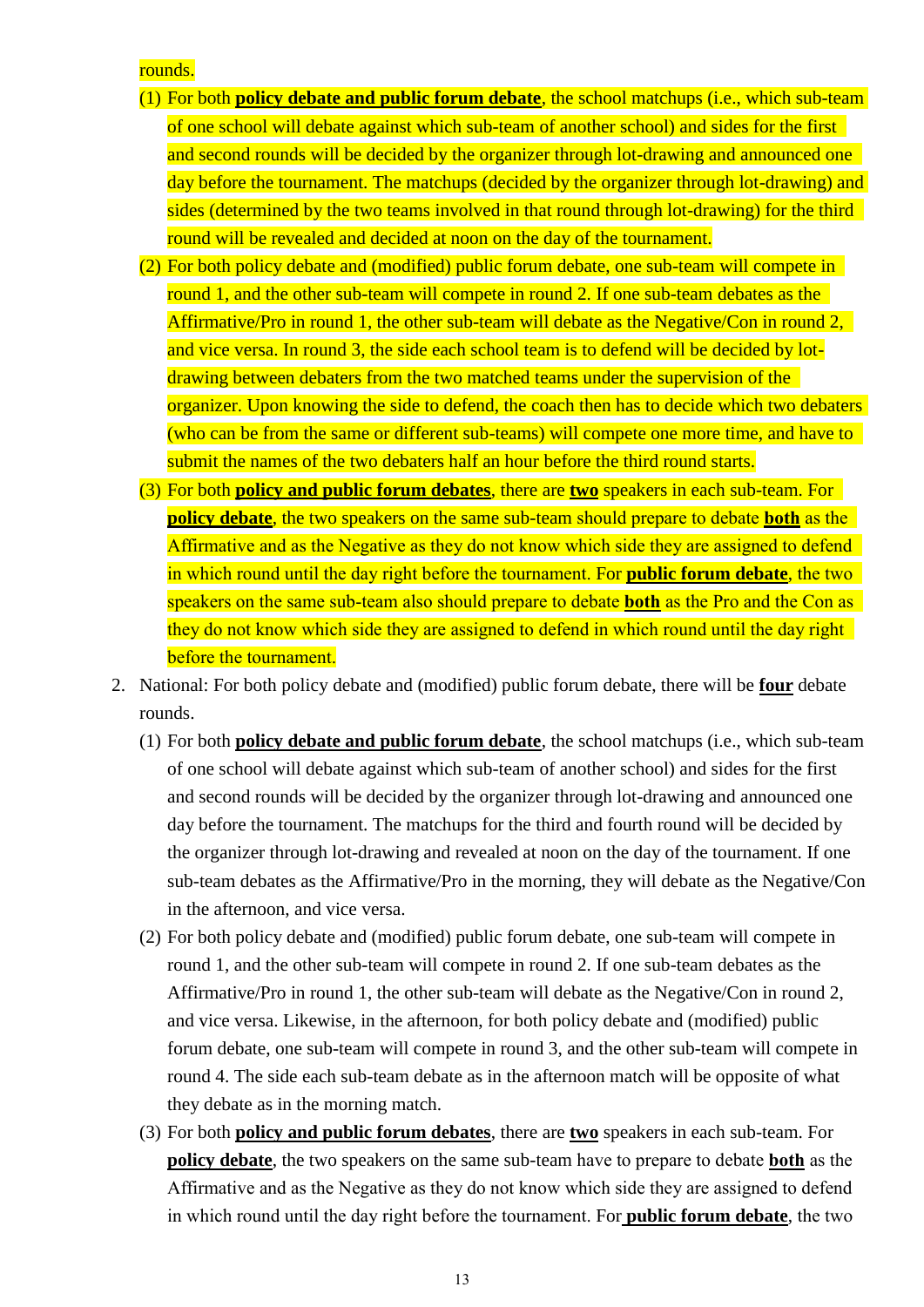speakers on the same sub-team also have to prepare to debate **both** as the Pro and the Con as they do not know which side they are assigned to defend in which round until the day right before the tournament.

C. Debate procedure

# **Policy debate**

Policy debate unfolds throughout a series of speeches and prep time sessions as outlined below:

First Affirmative Constructive Speech 5 minutes (Affirmative Debater #1) Second Negative cross examines First Affirmative 3 minutes Preparation Time 1 minute First Negative Constructive Speech 5 minutes (Negative Debater #1) First Affirmative cross examines First Negative 3 minutes Preparation Time 1 minute Second Affirmative Constructive Speech 5 minutes (Affirmative Debater #2) First Negative cross examines Second Affirmative 3 minutes Preparation Time 1 minute Second Negative Constructive Speech 5 minutes (Negative Debater #2) Second Affirmative cross examines Second Negative 3 minutes Preparation Time 1 minutes First Negative Rebuttal Speech 3 minutes (Negative Debater #1) Preparation Time 1 minute First Affirmative Rebuttal Speech 3 minutes (Affirmative Debater #1) Preparation Time 1 minute Second Negative Rebuttal Speech 3 minutes (Negative Debater #2) Preparation Time 1 minute Second Affirmative Rebuttal Speech 3 minutes (Affirmative Debater #2)

Total Time for one round: 51 minutes

\* The team that violates the order of speaking will lose all the points for the session where the violation occurs.

\* If the debater finishes his/her speech or questions before time is up, the unused time is simply lost, and the debate will directly move on to the next segment.

# **Public forum debate**

Public forum debate unfolds throughout a series of speeches and prep time sessions as outlined below:

Pro Constructive Speech (Originally "Case Presentation") 4 minutes (One or Both Speaker/s on Pro Side) Con Constructive Speech (Originally "Case Presentation") 4 minutes (One or Both Speaker/s on Con Side)

Prep Time 2 minutes

1st Crossfire (Originally Q&A) 3 minutes (Between the Two Speakers on Pro Side and the Two Speakers on Con Side, Taking Turns Asking/Answering Questions)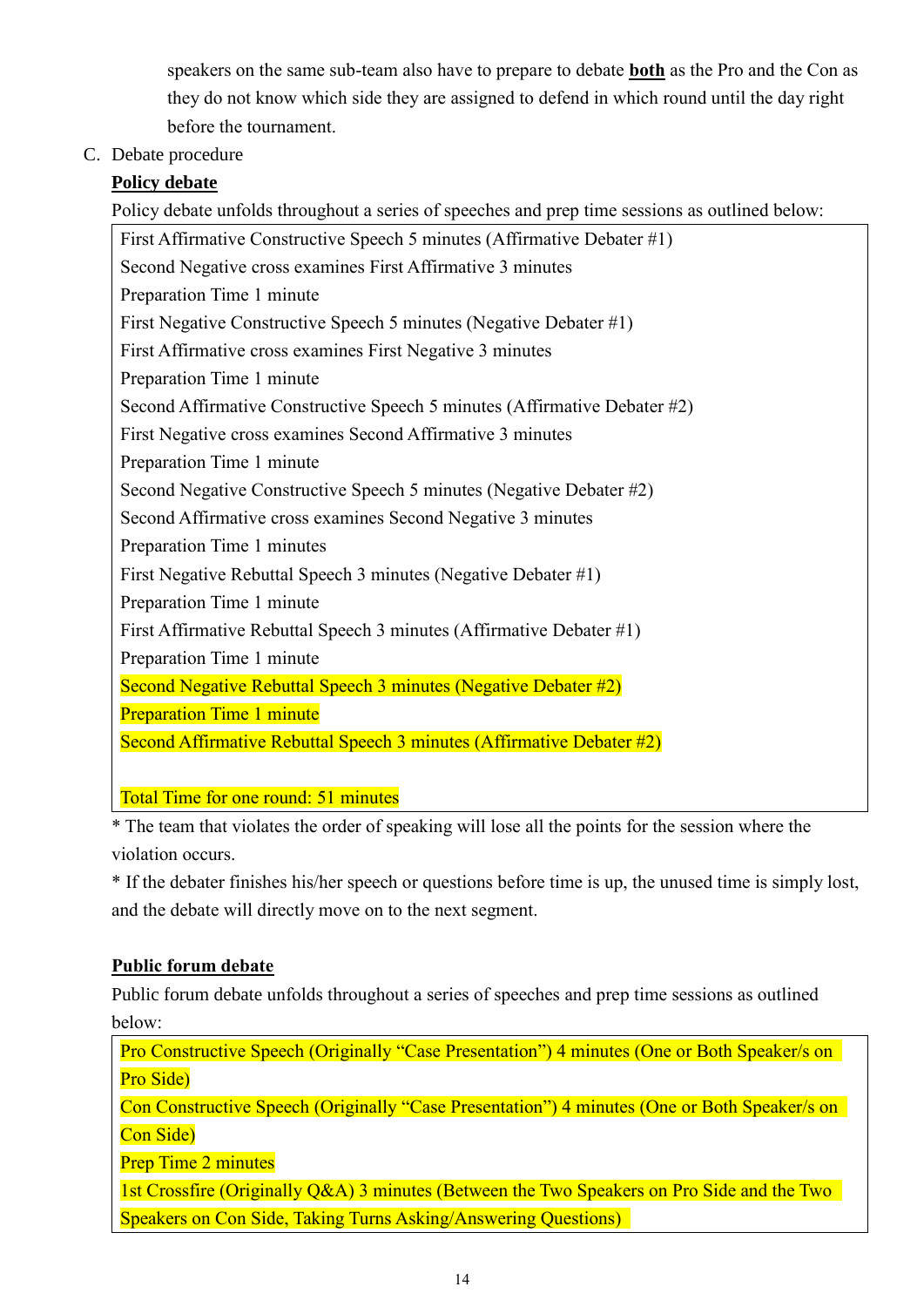Prep Time 2 minutes

Pro Rebuttal Speech (Same as Before) 4 minutes (One or Both Speakers on Pro Side)

Con Rebuttal Speech (Same as Before) 4 minutes (One or Both Speakers on Con Side) Prep Time 2 minutes

2nd Crossfire (Originally Q&A) 3 minutes ((Between the Two Speakers on Pro Side and the Two Speakers on Con Side, Taking Turns Asking/Answering Questions)

Prep Time 2 minutes

Pro Summary Speech (Originally Missing) 3 minutes (One or Both Speakers on Pro Side)

Con Summary Speech (Originally Missing) 3 minutes (One or Both Speakers on Con Side) Prep Time 2 minutes

3rd Crossfire (Originally Q&A) 3 minutes (Between the Two Speakers on Pro Side and the Two Speakers on Con Side, Taking Turns Asking/Answering Questions)

Prep Time 2 minutes

Pro Final Focus Speech (Originally "Final Pitch") 2 minutes (One or Both Speakers on Pro Side) Con Final Focus Speech (Originally "Final Pitch") 2 minutes (One or Both Speakers on Con Side)

Total Time for one round: 47 minutes

\* If the debater finishes his/her speech or questions before time is up, the unused time is simply lost, and the debate will directly move on to the next segment.

- D. For both policy and (modified) public forum debates, there will have a panel of 3 judges in each match. The head adjudicator will be invited by the organizer and the two peer adjudicators will be coaches or teachers from the schools of two participating teams. No adjudicators will be judging their own teams.
- E. Scoring system
	- 1. Regional:
		- (1) The competition will operate on a points-accrual system. For each round in **policy and public forum debates**, each team may accrue a score from 0 to 3. The top two to three teams, pending the number of participating schools, ranked by their total points across three rounds, will be the winning teams; the one to two teams ranked after that will be given "Judges" Choice Award." If any two teams have the same points, their "ranking scores" will be examined to decide which team wins out. (The "ranking score" is the score given after all three rounds have been completed; judges in each panel will rank the teams they have judged and give each team a "ranking score.") If their "ranking scores" remain the same, the "ranking scores" of their respective opponent teams will determine which team is the winning team.
		- (2) For each round in **policy and public forum debates**, each debater will be given a ranking score from 1 to 4 based on his/her performance by the adjudicators. The top two to three debaters, pending the number of participating schools, ranked by their total points across three rounds, will receive the honor of "Best Debater"; one to three debaters ranked after that will win the honor of "Honorable Mention Debater." When two of the top-ranked debaters score the same points, the decision of who claims an individual award title will rest on their respective rankings, which will be determined based on the following criteria (in order of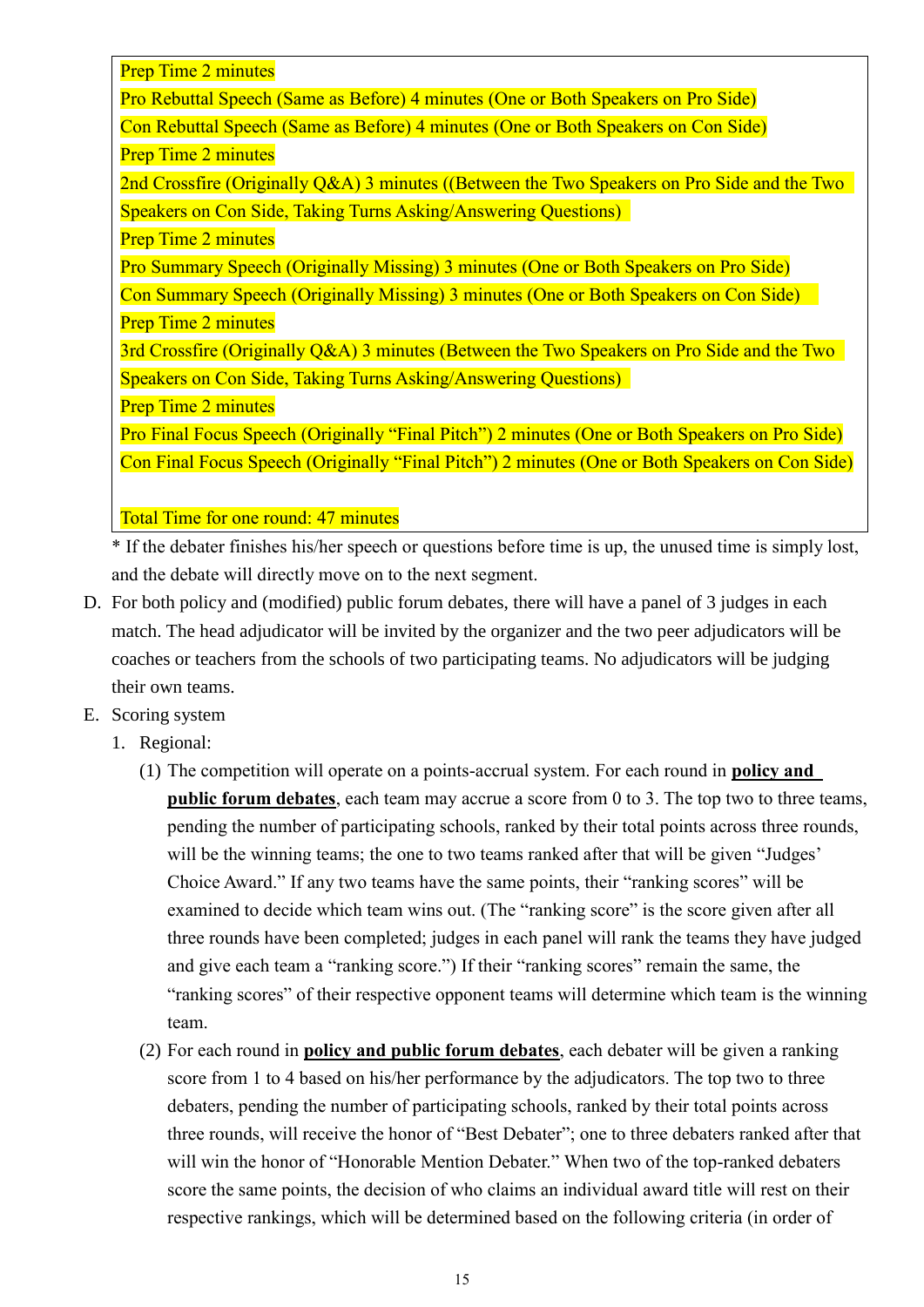priority): 1) the add-up of the "ranking scores" of their opponent sub-teams, and 2) the addup of their own sub-team's "ranking scores." If their rankings remain the same after down to the last comparison, both debaters will receive the individual award to which they are entitled.

- 2. National:
	- (1) The competition will operate on a points-accrual system. For each round in **policy and public forum debates**, each team may accrue a score from 0 to 3. The top two to three teams, pending the number of participating schools, ranked by their total points across four rounds, will be the winning teams; the one to two teams ranked after that will be given "Judges' Choice Award." If any two teams have the same points, their "ranking scores" will be examined to decide which team wins out. (The "ranking score" is the score given after all three rounds have been completed; judges in each panel will rank the teams they have judged and give each team a "ranking score.") If their "ranking scores" remain the same, the "ranking scores" of their respective opponent teams will determine which team is the winning team.
	- (2) For each round in **policy and public forum debates**, each debater will be given a ranking score from 1 to 4 based on his/her performance by the adjudicators. The top two to three debaters, pending the number of participating schools, ranked by their total points across four rounds, will receive the honor of "Best Debater"; one to three debaters ranked after that will win the honor of "Honorable Mention Debater." When two of the top-ranked debaters score the same points, the decision of who claims an individual award title will rest on their respective rankings, which will be determined based on the following criteria (in order of priority): 1) the add-up of the "ranking scores" of their opponent sub-teams, 2) the add-up of their own sub-team's "ranking scores," and 3) the number of wins their own sub-team secures. If their rankings remain the same after down to the last comparison, both debaters will receive the individual award to which they are entitled.
- F. Timing
	- 1. For all the speeches in policy and public forum debates, the time keeper will ring a short bell ring to indicate a 30-second remaining time, a long bell ring when time is up, subsequent short rings for every 10 seconds overtime, and a prolonged bell ring after 30 seconds overtime. When hearing the prolonged bell ring, debaters have to get off the stage immediately. A point will be deducted for every 10 seconds overtime.
	- 2. For cross-examinations in policy debate and crossfires in public forum debate, the time keeper will ring a short bell ring to indicate a 30-second remaining time, a long bell ring when time is up, and debaters have to get off the stage immediately.
	- 3. For prep time, the time keeper will ring a long bell ring when time is up.
	- 4. When it is time for a speech or questions, debaters for policy debate will be called to the lectern and thus must proceed to the lectern immediately, but debaters for public forum debate only need to rise up from the seat and do not need to proceed to the lectern. For both policy debate and public forum debate, a point will be deducted for every 10 seconds of delay.
	- 5. For both policy and public forum debates, when asking and answering questions, please face the judges, instead of each other.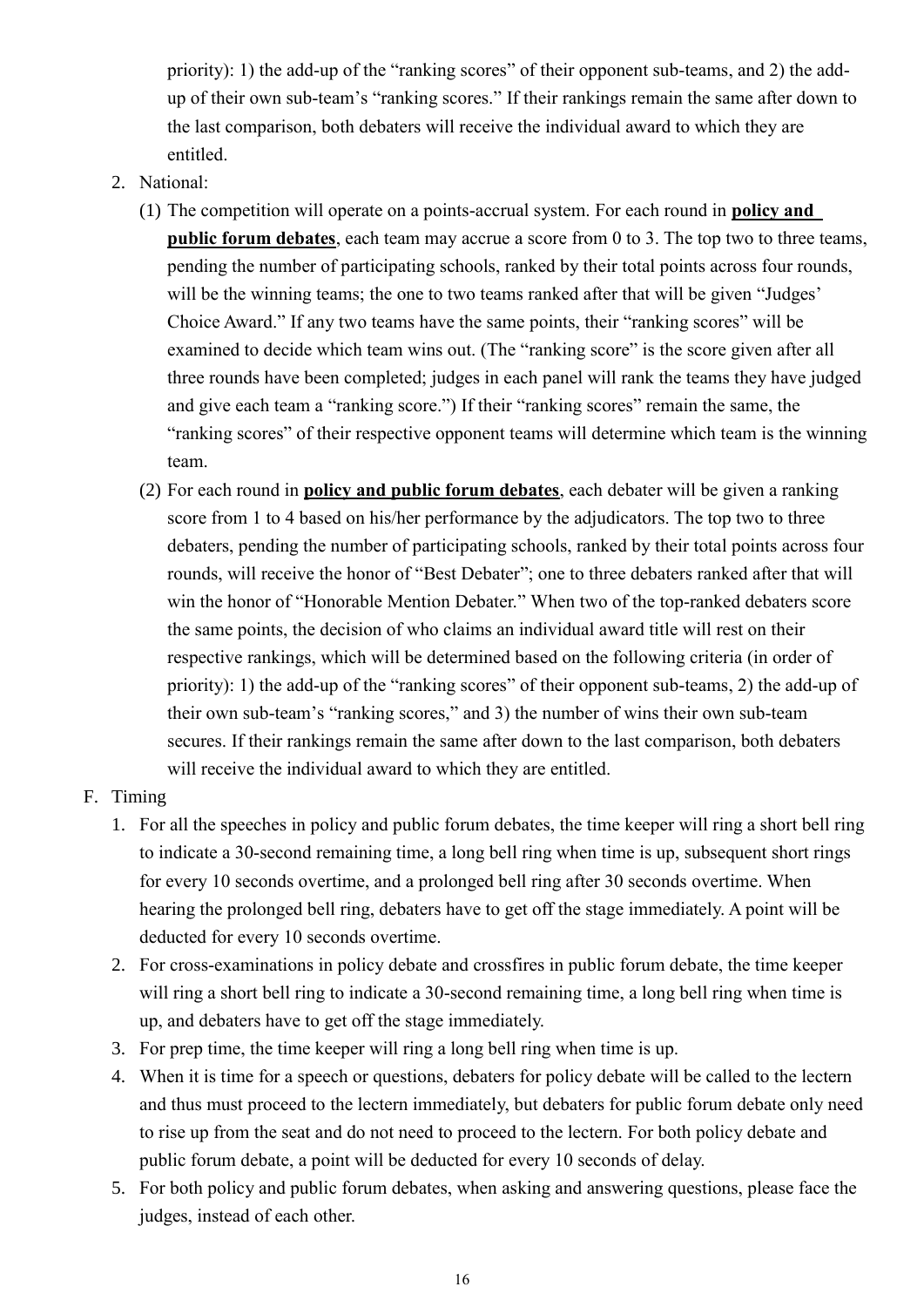- G. Required items
	- 1. Debaters must bring their Student ID cards or ID cards.
	- 2. Dictionaries and references are allowed, but all electronic devices are prohibited during the debate.
	- 3. Each team should prepare evidence cards for cross-examination (policy debate) or crossfire (public forum debate). Any evidence cited during the debate should have a corresponding evidence card, which may be reviewed upon request by the cross-examiner/questioner and their teammates during the debate or by the judges at the end of the debate. For that reason, teams are advised to bring two sets of cards. Regulations regarding the content and viewing procedure of the evidence cards are as follows:
		- (1) Each card should contain only one piece of evidence.
		- (2) Each card should contain the following information: tag, publication or website, date of publication or retrieval, name and qualification of the author, and the actual quote.
		- (3) If the evidence is in Chinese, its source, date of publication or retrieval, name and qualification of the author, and the key parts of the quoted passage need to be translated into English and put in parentheses following the original Chinese words/sentences. If the evidence is in a language other than English or Chinese, it needs to be translated verbatim into English.
		- (4) During cross-examination/crossfire session, the cross-examiner is entitled to request to read all the evidence cited during the opponent team's speeches. Upon request, the cross-examinee should present the evident cards in a timely fashion. If there is a serious delay, judges may deduct one to three points from the team total.
		- (5) The evidence cards can be reviewed by the cross-examiner/questioner and/or their teammate, but should be returned at the end of the preparation time following the cross-examination (policy debate) or the crossfire session (public forum debate).
- H. Prohibitions & Penalties
	- 1. Individual drop-out:
		- (1) Regional: There should be 4 debaters on each school team. If, for some reason, a school team has less than 4 debaters showing up at the tournament, it may still proceed with the available speakers, but will not qualify to compete for team awards. For the debater who competed in all three rounds, only the top two scores he/she obtained as an individual debater will be counted.
		- (2) National: There should be 4 debaters on each school team. If, for some reason, a school team has less than 4 debaters showing up at the tournament, it may still proceed with the available speakers, but will not qualify to compete for team awards. For the debater who competed in either three or four rounds, only two best scores (one from the round where he/she debated as an affirmative and one from the round where he/she debated as a negative) will be counted.
	- 2. Team drop-out:

A team (school) that drops out of the tournament with no legitimate reason will incur the penalty of being banned by the organizer from participating in the tournament for one to three years. The organizer will also send an official missive to inform the school that is banned of its final decision. When the above situation happens to a team (school) that advances onto the national